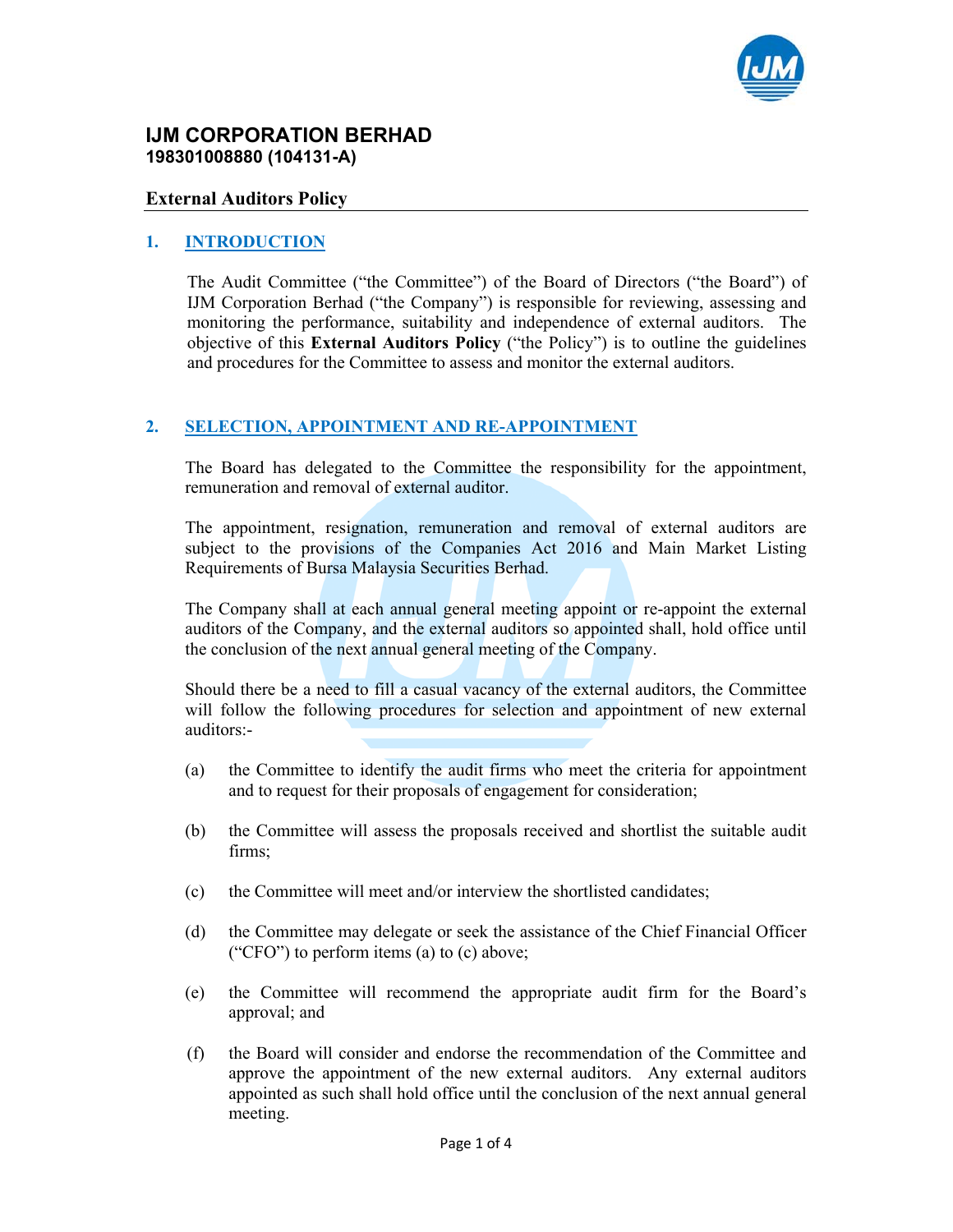

# **3. INDEPENDENCE**

The external auditors are precluded from providing any services that may impair their independence or conflict with their role as external auditors. The Committee shall obtain a written assurance from the external auditors confirming that they are, and have been, independent throughout the conduct of the audit engagement in accordance with the terms of all relevant professional and regulatory requirements.

### **4. NON-AUDIT SERVICES**

The external auditors or a firm or corporation affiliated to the auditors' firm can be engaged to perform non-audit services that are not, and are not perceived to be, in conflict with the role of the external auditors. This excludes audit related work in compliance with statutory requirements.

The prohibition of non-audit services is based on three (3) basic principles as follows:-

- a) external auditors cannot function in the role of Management;
- b) external auditors cannot audit their own work; and
- c) external auditors cannot serve in an advocacy role of the Company and its subsidiaries ("the Group").

The external auditors shall observe and comply with the By-Laws of the Malaysian Institute of Accountants in relation to the provision of non-audit services, which include the following:-

- i) bookkeeping or other services related to the preparation/maintenance of the accounting records or financial statements of the Company and its subsidiaries ("the Group");
- ii) financial information design and implementation unless the responsibility for the overall systems of internal controls, operations and design of the system rests with the Group;
- iii) appraisal or valuation services (excluding due diligence services);
- iv) actuarial services (excluding due diligence services);
- v) outsourcing of internal audit function;
- vi) management functions or human resources;
- vii) legal services litigation support; and
- viii) corporate finance services that involve promoting, dealing in, or underwriting the Group's shares.

All engagements of the external auditors or a firm or corporation affiliated to the auditors' firm to provide non-audit services are subject to the approval/endorsement of the Committee.

Management shall obtain confirmation from the external auditors that the independence of the external auditors will not be impaired by the provision of non-audit services.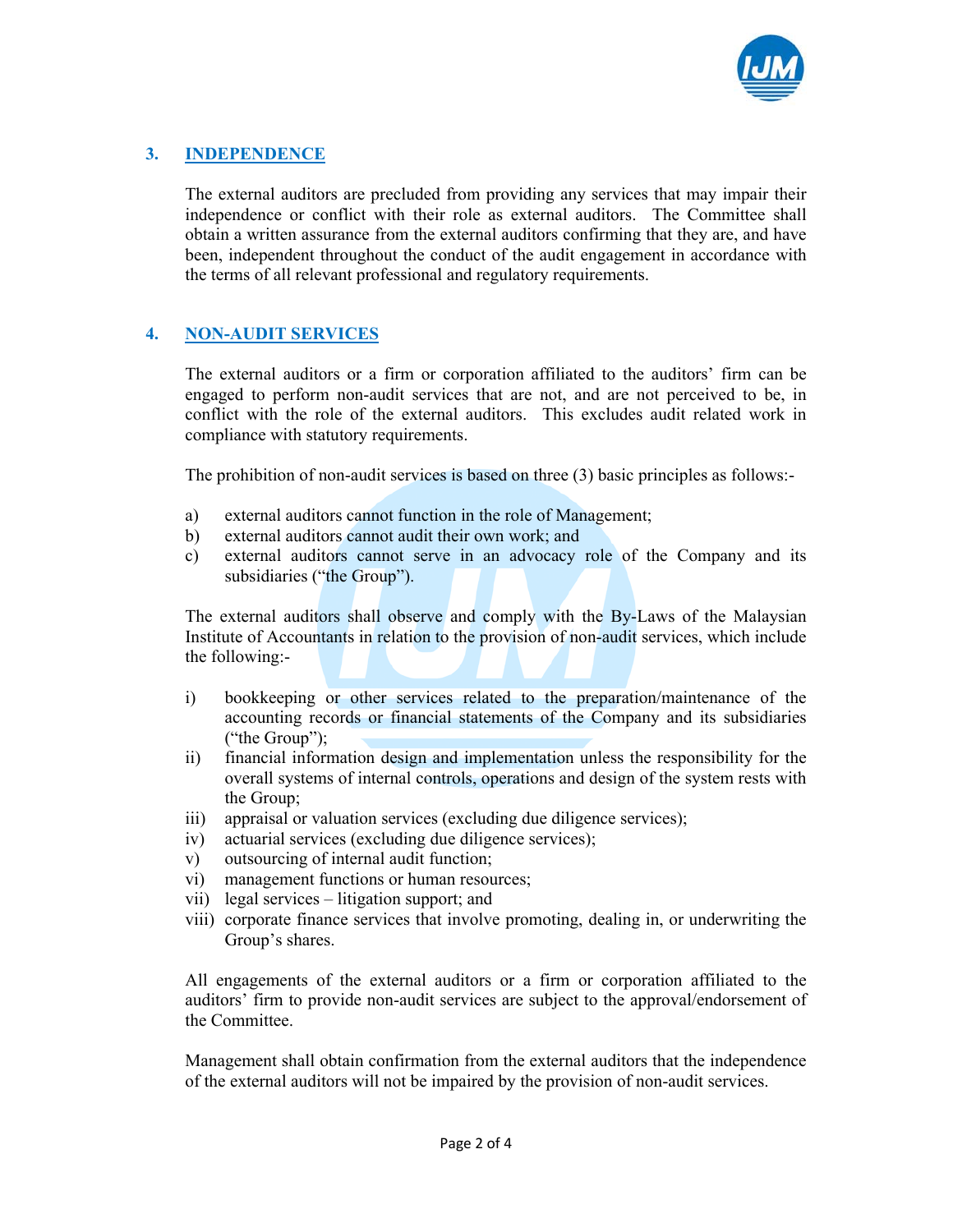

# **5. ROTATION OF KEY AUDIT PARTNER**

The Key Audit Partner ("KAP") can be classified as Engagement Partner, Engagement Quality Control Reviewer and Other Key Audit Partner. The rotation requirements of the KAP are set out as below:-

| Role                                                 | <b>Cumulative Stay-on Period</b> | <b>Cooling-off Period</b> |
|------------------------------------------------------|----------------------------------|---------------------------|
| Engagement Partner                                   | 7 years                          | 5 years                   |
| <b>Engagement Quality</b><br><b>Control Reviewer</b> | 7 years                          | 3 years                   |
| Other Key Audit<br>Partners                          | 7 years                          | 2 years                   |

*Notes:* 

- *1. The cooling-off period is the minimum number of consecutive years that a KAP must cool-off from the engagement.*
- *2. The cumulative stay-on period is the maximum number of cumulative (but not necessary consecutive) years that a partner can perform a KAP role on an engagement.*
- *3. The KAP shall not act in any of the above roles, or a combination of such roles, for a period of more than seven (7) cumulative years.*

### **6. APPOINTMENT OF A FORMER PARTNER AS AC MEMBER**

In the event of a former partner of the external audit firm\* of the Company being appointed as a member of the AC, he/she shall observe a cooling-off period of at least three (3) years before such appointment.

\* *This applies to all former partners of the external audit firm and/or the affiliate firm (including those providing advisory services, tax consulting and so forth).*

#### **7. ANNUAL REPORTING**

The external auditors shall issue an annual audit plan for review and discussion with the Committee.

The external auditors shall also provide a management letter to the Committee upon completion of the annual audit.